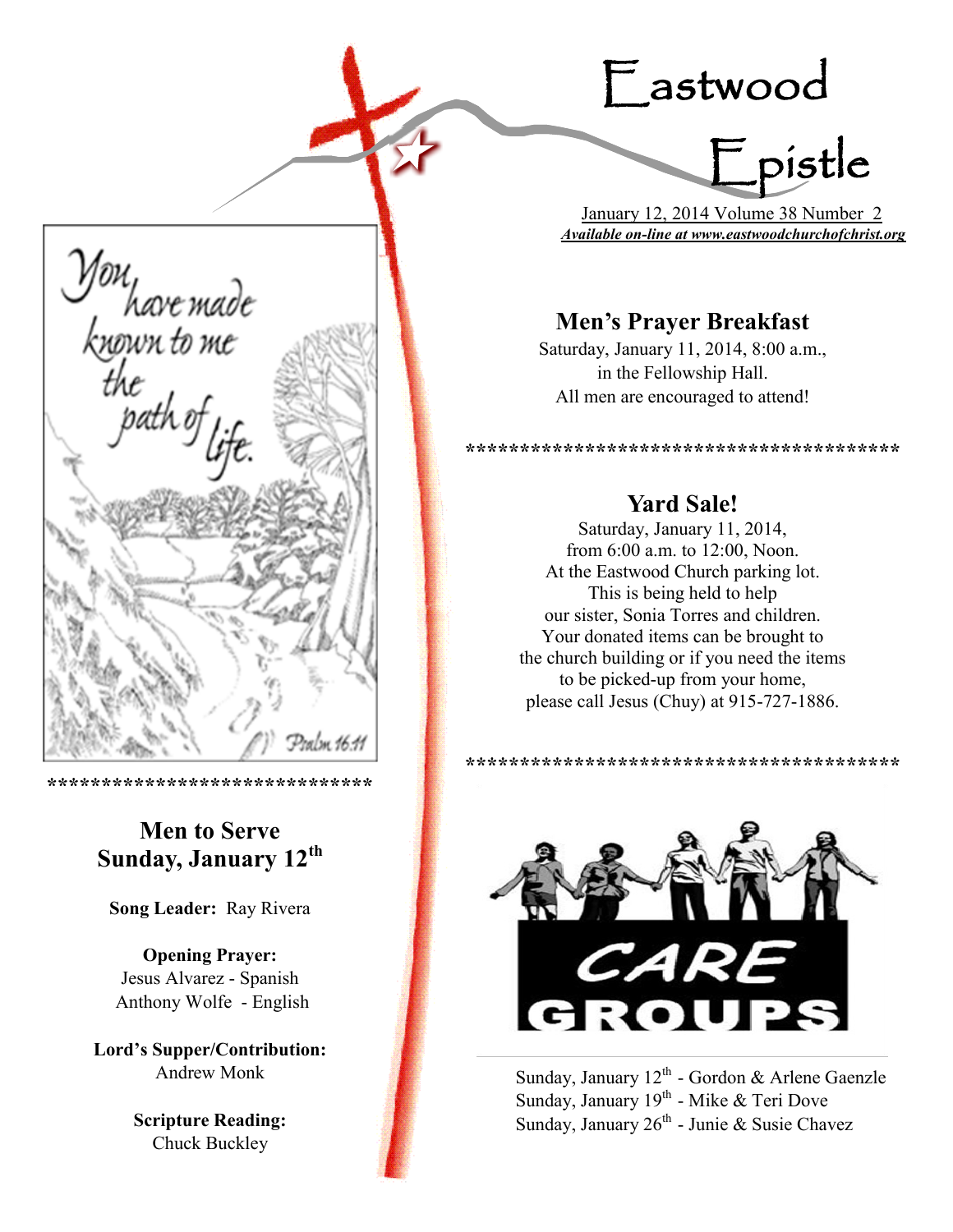# *Together*

**There is a flaw in Social Media.** Or perhaps it just reveals a flaw with how we generally interact with others. Social Media such as Facebook, Twitter, Pinterest, Instagram or blogs, may be ways to maintain contact with friends, but they are very shallow. In fact, they are mostly selfish.

People don't want to be a friend to others, they want followers or fans who will cheer for them. Instead on being interested in others, we want people to be interested in us.

Studies show that 70 friends is about all we will have because we are unable to keep up with anymore. The rest become acquaintances. There are degrees of closeness also. We have an inner circle and then one somewhat larger and then the largest.

These are people we know, care about and they care about us. It does not mean other people are not good or important, it means we can't know everyone. But the ones we know are important to us.

If a person spends all their time on Social Media and has thousands of "friends," it is a pretty good bet they are neglecting their real friends, if they have any left.

What's the point of this?

Go out and spend time with a real person in a face to face situation. Get a cup of tea and listen more than you talk. Show an interest in the needs of another and see if there is a way you can be supportive to them. Be a friend

Not to say anything is bad with Social Media. Just do not waste your time there and neglect real friends or fail to build new friendships. New friends are important, we move, die and fall out. Who will fill the gap? . *Charles M Clodfelter*

*Sunday Guests who registered - 3 Did you speak with them?*

**www.eastwoodchurchofchrist.org**

| Sunday                  | Tuesdav            | Wednesday   |
|-------------------------|--------------------|-------------|
| Bible Class - 9:00 A.M. | Ladies Bible Class | Bible Study |
| Worship - 10:00 A.M.    | $10:00$ A.M.       | 7:00 P. M.  |

 $\frac{P}{e}$ **Area TV Programs**

Fridays: 7:00 P.M. Channel #38 (Cable Channel #16) Sundays: 5:00 A.M. Inspiration Channel (Channel #364 Direct TV)

# **Thank You**

Beloved Brothers and Sisters,

Thank you all for your calls, cards and prayers, above all. Michael will continue his treatments of radiation and his father will be watched closely and have biopsies every three months. Please continue to keep them in your prayers, especially, Diane, my daughter who is carrying so much on her at this time.

In His Service, Maggie Rodriguez

### \*\*\*\*\*\*\*\*\*\*\*\*\*\*\*\*\*\*\*\*\*\*\*\*\*

Dear Eastwood members,

We want to thank the congregation for the flowers, cards and especially for all the prayers for us and our family in the passing of Irma's mother, Raquel Herrera. Bob and Irma Pechanec

# **Our Sympathy**

We extend our heartfelt sympathy to Bob & Lisa Arterbury & family and to the Martinez family, on the death of Lisa's niece, Ashley Martinez, age 21, who gave birth Thursday, December 19th, then suffered a heart attack and passed away, Monday January 6, 2014. Services will be on Monday, January 13, 2014, at Las Cruces Church of Christ, 2025 N. Valley Drive, Las Cruces, NM. Viewing: 9:00 a.m. - 10:00 a.m.

Service follows at 10:00 a.m. - 11:00 a.m.

Please keep the families in your prayers.

# **ECHO/Workday**

On Friday before the third Saturday of each month, volunteers come to the building at 9:00 a.m. and bag sacks of groceries. These sacks are then distributed on Saturday morning at 9:00 a.m. in the Fellowship Hall. Any community household is eligible. Eastwood members who wish to receive this assistance, may come the Friday, prior to the 3<sup>rd</sup> Saturday, between 9:00 a.m. and 10:30 a.m. to avoid the crowd on Saturday. If you would like to help sorting of the food or if you would like to receive a bag for your family, be here on Friday, January 17, 2014, between 9:00 a.m. & 10:30 a.m.

> **Sunday, January 12, 2014 Speaker** - Charles Clodfelter **Sermon Topic** - *What part of the Bible do we follow* **Scripture** - Colossians 2:14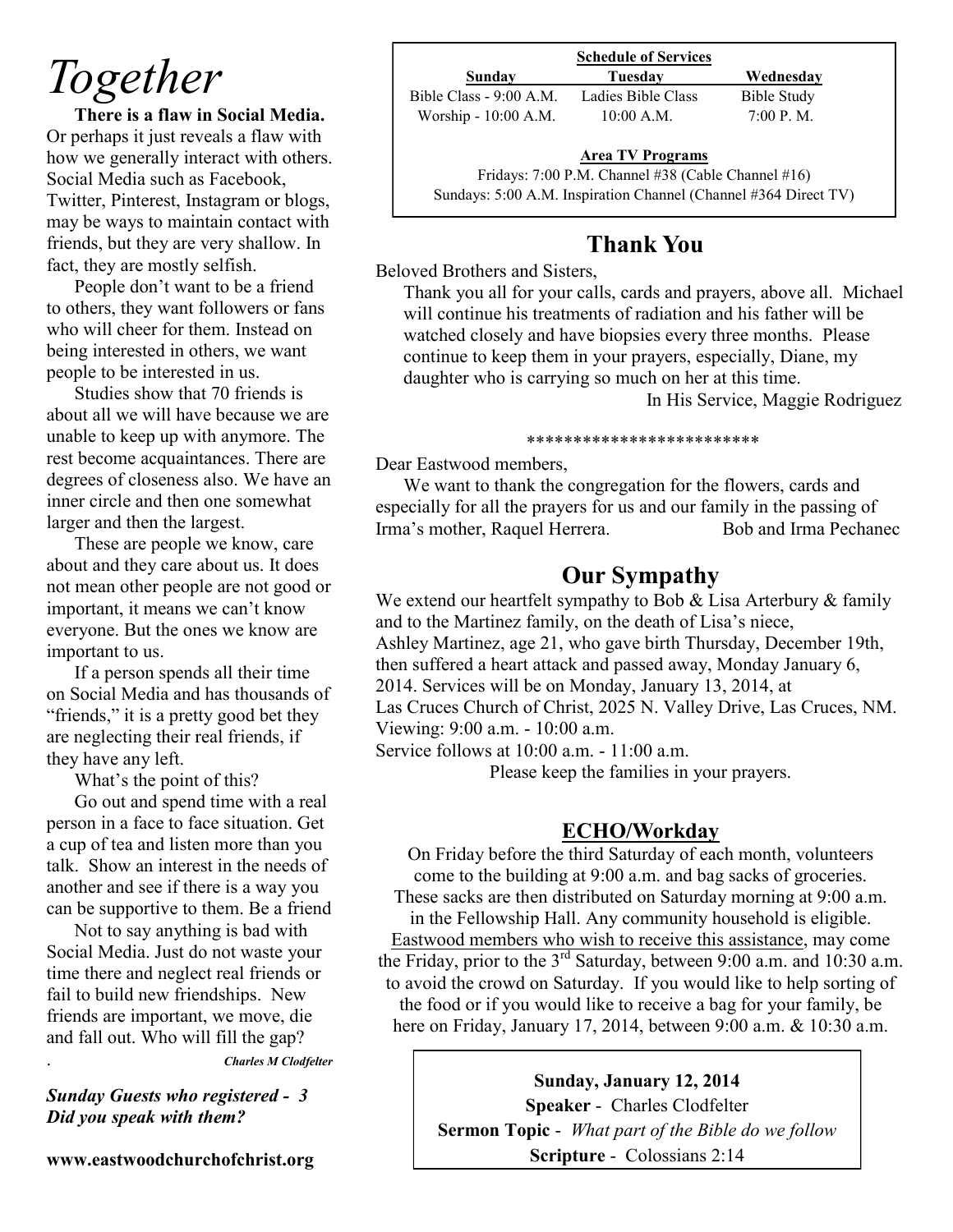

## **FOR OUR SPANISH WOMEN:**

Because women are such a strong spiritual influence in our family and our church, and due to the urgent need we Hispanic women need to improve our spiritual health, to be prepared in ministering to our families, and to be active women in God's work, with the approval of Eastwood's leaders, we are beginning a Hispanic Women's Ministry: "Sisterly Reunion of Hispanic Women."

We will be offering a series of Biblical lessons, such as "Non Negotiable Values," which offers Hispanic women various topics of women's interest. The Hispanic Women's Ministry was created, in hopes to bring glory to God while benefitting others. We were not only created by Him, but for Him, as well. (Please see Colossians 1:16).

In the name of Jesus Christ and under the guidance of the Holy Spirit, the topics will be based on God's word (Hebrews 4:12). The classes will be held in Eastwood Church room # 66 and will begin on Tuesday, January  $14<sup>th</sup>$  at 10:00 a.m., on Wednesday, January 15<sup>th</sup>, at 7:00 p.m. (visitors are welcomed) and on Monday, January 20<sup>th</sup>, at 7:00 p.m. (visitors are welcomed). The classes will be lead by your sister and humble servant, Yolanda Garcia, Phone # 915-922-7293. (Classes will be held in Spanish only). Ladies, we hope you will attend! Paul

 $\_$  , and the contribution of the contribution of the contribution of the contribution of the contribution of  $\mathcal{L}_\text{max}$ 





will be taken Sunday, January 19<sup>th</sup>, immediately after morning services in room  $# 43$  (South Hall). If you have not had a picture taken for our pictorial directory or would like a new one, please make plans to have one taken!